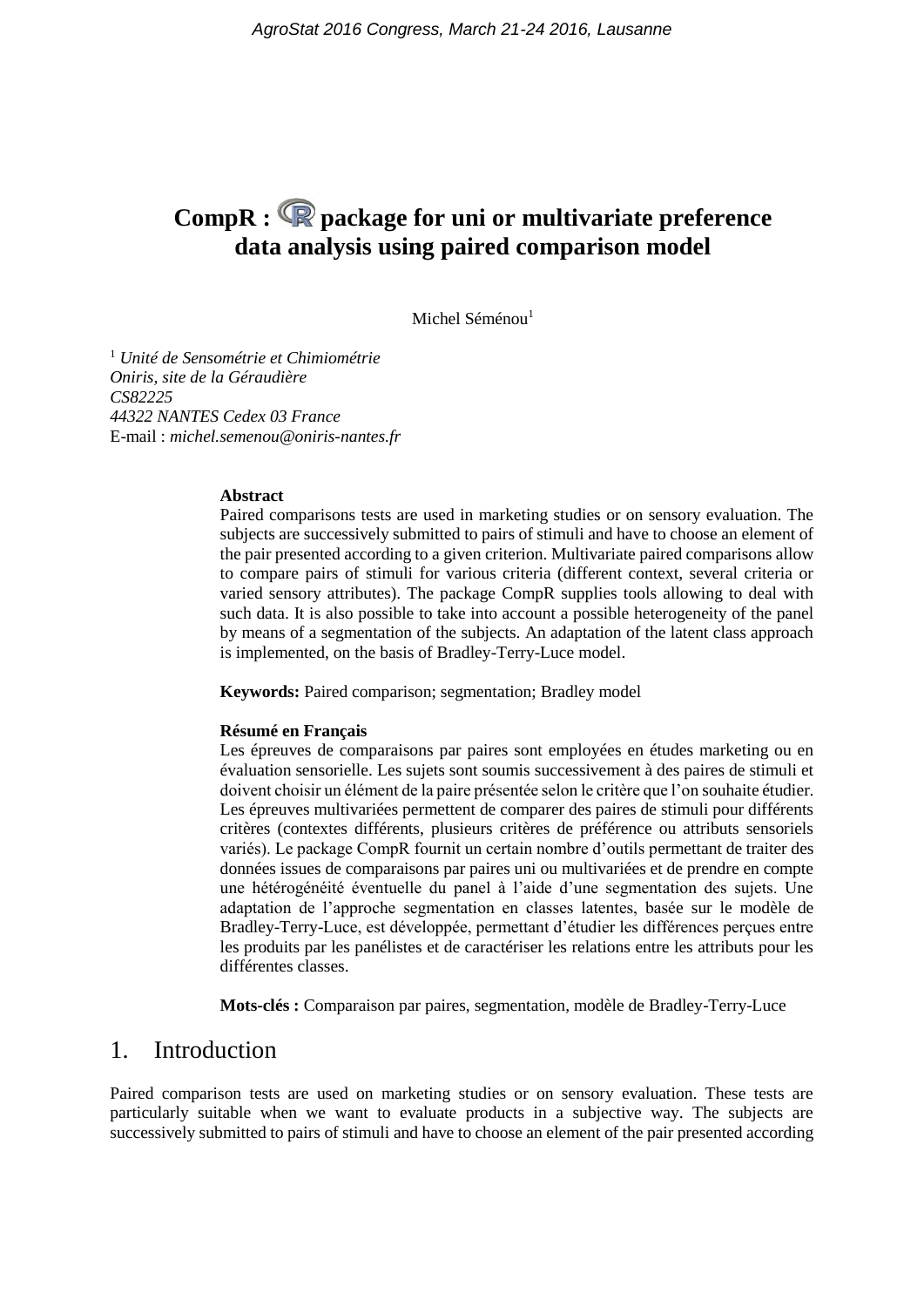to the studied criterion. Multivariate paired comparison experiments allow to compare pairs of stimuli for various criteria (different contexts, several criteria rather or varied sensory attributes).

Paired comparison experiments supply an interesting alternative to tests based on hedonic scale for which the consumers meet a number of difficulties with the scale or to rankings experiments which are limited in term of number of possible products. From a practical point of view, paired comparison tests are easy to implement and give a good quality of discrimination of products. Some difficulties could appear for this kind of experiment when the number of item increases. One can overcome this problem by using suitable balanced incomplete design (Bradley 1976, David 1988).

## 2. Method

## **2.1 Bradley-Terry-Luce Model**

Suppose that *n* items are evaluated by a set of *H* subjects using paired comparison experiments. Each respondent is asked to choose for each presented pair between two stimuli (first or second item). The response of the individual h for the pair  $(i, j)$  of items is noted:

> $y_{ij,h} = \begin{cases} 0 \text{ if item } j \text{ is chosen by the individual } h \\ 1 \text{ if item } i \text{ is chosen by the individual } h \end{cases}$ 1 if item  $i$  is chosen by the individual  $h$

 $y_{i,j,h}$  is an observation of a Bernoulli variable  $y_{i,j,h}$ . Let  $\pi_{i,j,h}$  be the probability of item *i* to be chosen by the individual *h* over the item *j*. Using the Bradley-Terry-Luce model (Bradley and Terry, 1952), this probability can be written in the following form:

$$
\pi_{ij,h} = \pi_{ij} = \frac{\pi_i}{\pi_i + \pi_j}
$$

under the constraint:

$$
\pi_i \in \ ]0;1[ \ et \ \sum_{i=1}^n \pi_i = 1
$$

In others words, the Bradley-Terry-Luce model formulates the choice proportions  $\pi_{i,j,h}$  in terms of scale values  $\pi_i$  (Bradley's scores) for the *n* items.

Bradley's model allows to express the odds ratio to choose the product *i* when it is compared to product *j* by:

$$
\frac{\pi_{ij}}{\pi_{ji}} = \frac{\pi_{ij}}{1 - \pi_{ij}} = \frac{\pi_i}{\pi_j}
$$

Maximum likelihood estimate of  $\pi$ , vector of the Bradley's scores, can be obtained by solving iteratively the likelihood equation (Dykstra 1956).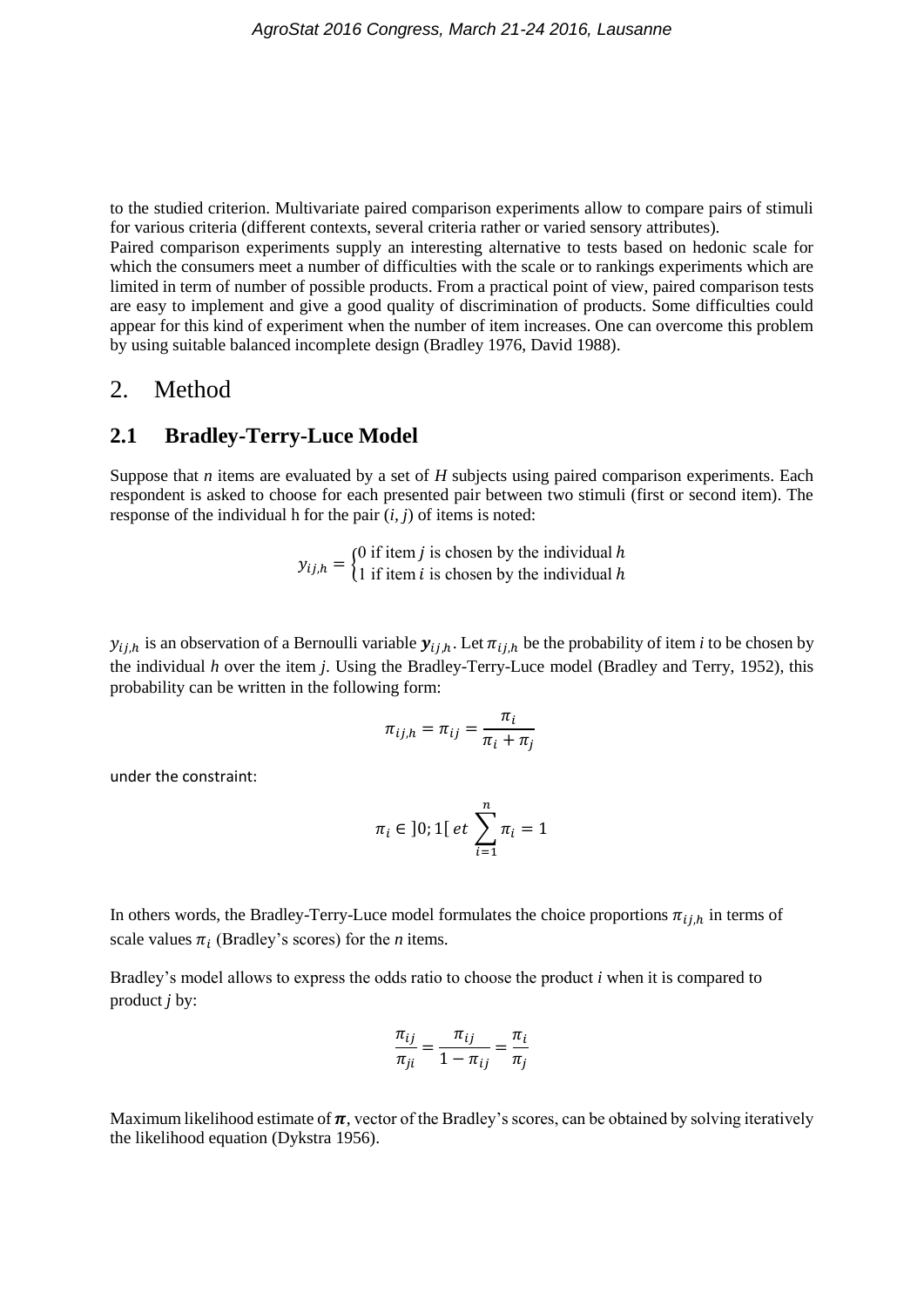# **2.2 Segmentation of the panel**

The previous approach supposes homogeneity of the panel. It means that we consider that all the panelists perceive products in a similar way for all the criteria. This assumption may be unrealistic, in particular when dealing with consumers' data.

If we consider consumers' preferences for various criteria (smell, color, taste, …), the question of homogeneity of the preferences is justifiable. In that case, it could be interesting to perform a segmentation of the panel, in order to investigate differences between individual perceptions. We would like, thus, to segment the consumers' panel in homogeneous classes for all the criteria and estimate the configurations of the products for the different criteria (Bradley's scores) for each segment. It is thus necessary to take into account all the criteria to realize the segmentation of the panel. The objective is, on the basis of Bradley's model, to be capable to identify the different classes of homogeneous perceptions on the whole criteria and to estimate the configurations of the products, in each of these classes.

The package CompR (Séménou, 2015) allows on one hand to segment the panel in homogeneous classes for all the studied criteria and on the other hand to estimate the configurations of products (Bradley's scores) for each of the classes.

The approach is based on a mixture of distribution within the framework of Bradley's model. The situation with only one criterion was already developed by Courcoux and Séménou (1997).

Package CompR generalizes of this latent class approach for multi-criteria paired comparison experiments. Maximum likelihood estimates of within segment scale values  $\pi$  and class membership probabilities  $\alpha(t)$  can be obtained by solving iteratively the likelihood equation using EM algorithm (Dempster et al., 1977).

# **2.3 Determination of the number of classes**

In order to determine an adequate number of classes, one can use Information criteria such as AIC, BIC, CAIC (McLachlan and Basford 1988) or perform likelihood ratio test using Monte Carlo simulations (McLachlan and Basford 1988).

# 3. Application

The study concerns preferences for 7 cocktails with fruit juice evaluated by 112 consumers in paired comparison. (data(Cocktail) in CompR package).

The evolution of information criteria leads us to retain the existence of two latent classes (Table 1). The results can be obtained by using the EstimBradley function in CompR Package.

| Number of classes | AIC | BIC                  | <b>CAIC</b> |
|-------------------|-----|----------------------|-------------|
|                   |     | 858.40 886.39 892.39 |             |
|                   |     | 762.40 823.03 836.03 |             |
|                   |     | 757.00 850.29 870.29 |             |

| Table 1: Evolution of information criteria for $T=1$ to 3 classes |  |
|-------------------------------------------------------------------|--|
|-------------------------------------------------------------------|--|

The weights of the different classes and products' configuration (Table 2) are available by using the EstimBradley function in CompR Package.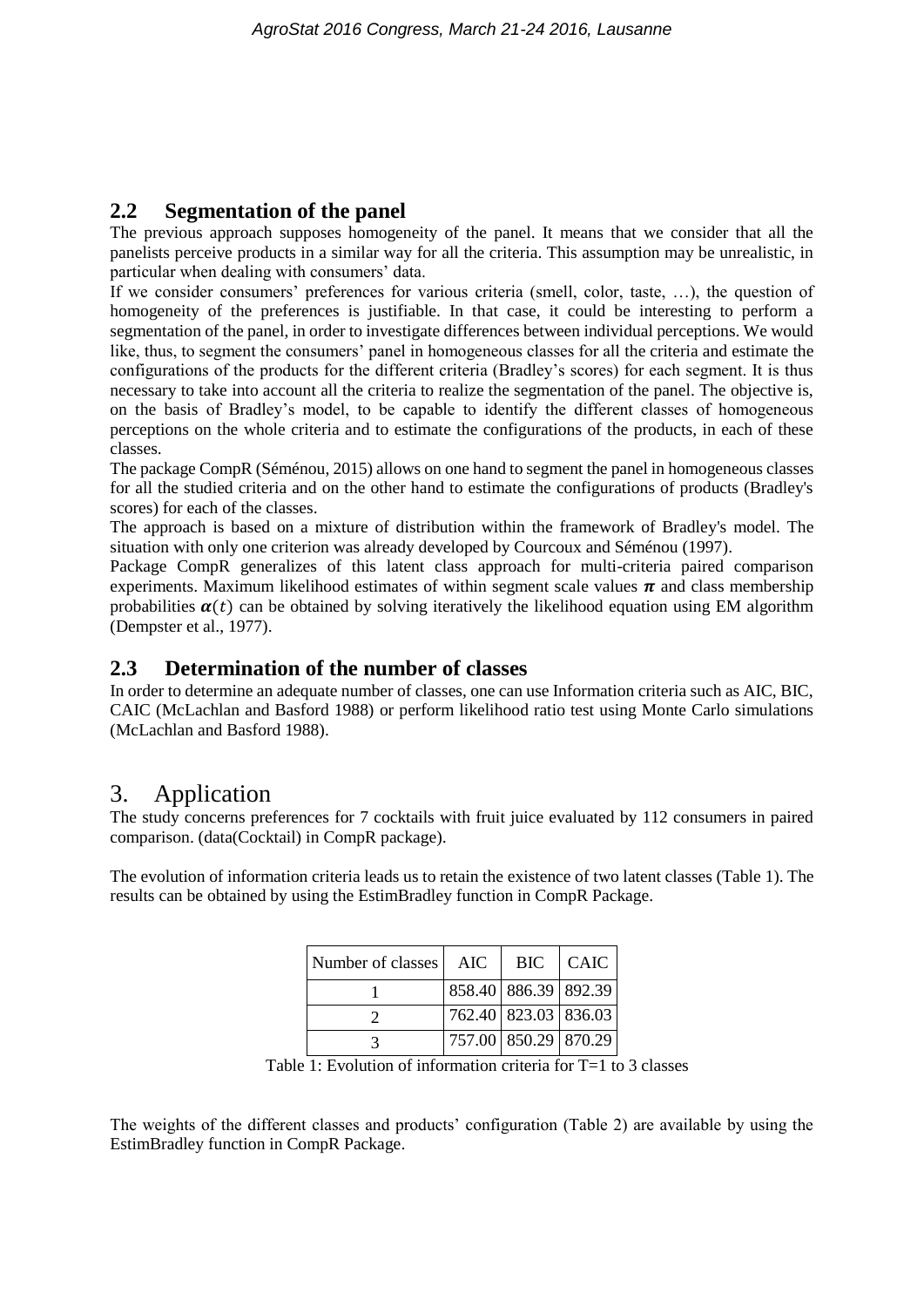|                |       | Class1: Weight 0.75   Class2: Weight 0.25 |
|----------------|-------|-------------------------------------------|
| P <sub>1</sub> | 0.002 | 0.050                                     |
| P <sub>2</sub> | 0.329 | 0.054                                     |
| P <sub>3</sub> | 0.029 | 0.240                                     |
| P <sub>4</sub> | 0.061 | 0.386                                     |
| P <sub>5</sub> | 0.255 | 0.057                                     |
| P <sub>6</sub> | 0.023 | 0.160                                     |
| P7             | 0.302 | 0.052                                     |

Table 2: Products' configuration and weights of the different segments

It is also possible to represent products' scores in each class by using the Piplot function in CompR package (Figures 1 and 2).



Class1: Weight=0.75

Figure 1: Products' configuration in Class 1 for the two latent classes' solution.



Class2: Weight=0.25

Figure 2: Products' configuration in Class 2 for the two latent classes' solution.